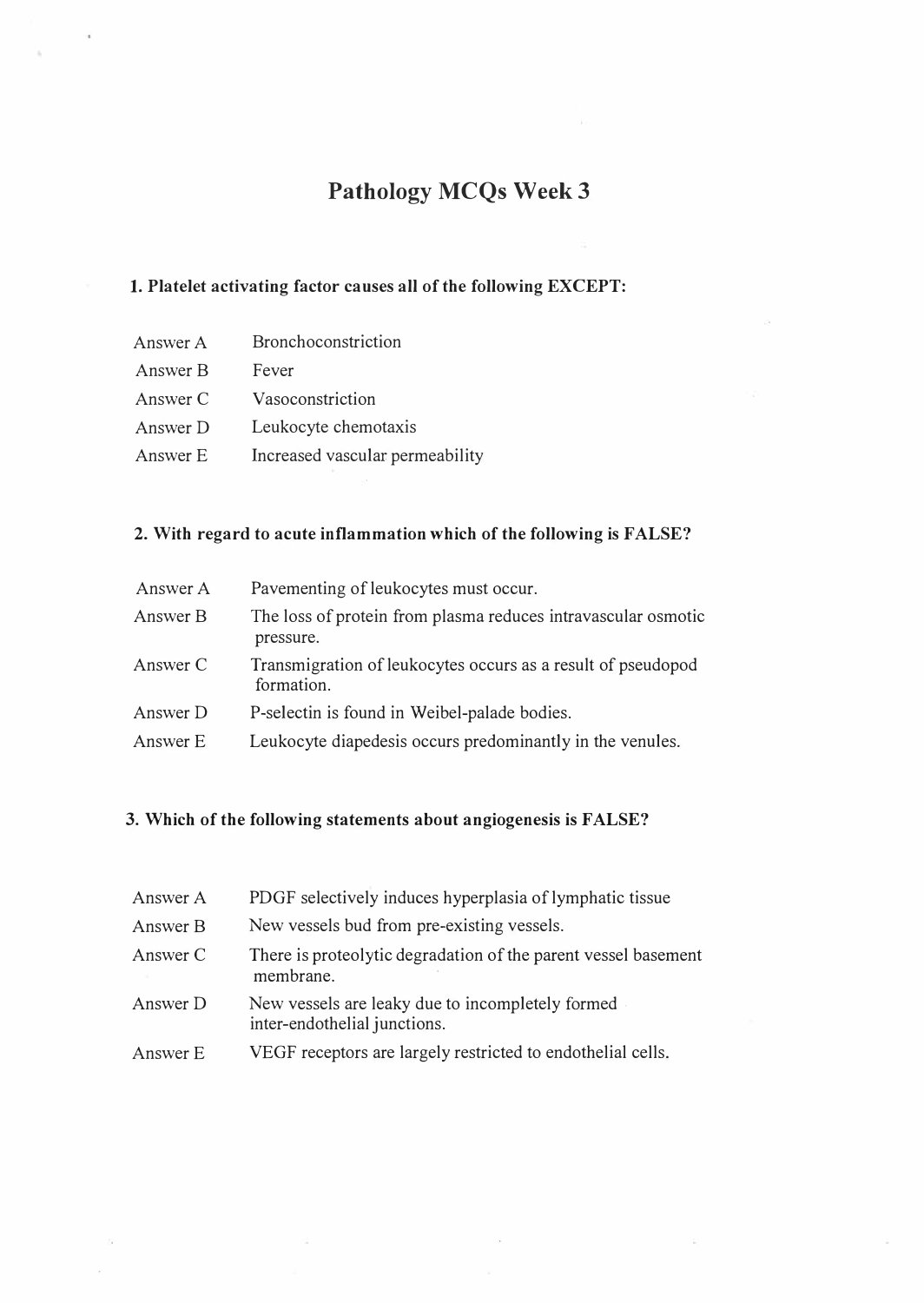## 4. In the mononuclear phagocyte system:

 $\langle \epsilon$ 

| Answer A | Aggregations of macrophages in the kidney are known as<br>Kupffer cells.     |
|----------|------------------------------------------------------------------------------|
| Answer B | The life span of tissue macrophages is about three days.                     |
| Answer C | The half-life of blood monocytes is about one month.                         |
| Answer D | Chemotactic stimuli for monocytes include C5a and certain<br>growth factors. |
| Answer E | Monocytes transform into smaller macrophages when they                       |
|          | reach extravascular tissue.                                                  |

# 5. In primary wound healing:

| Answer A | Macrophage infiltration occurs at 24hrs                  |
|----------|----------------------------------------------------------|
| Answer B | Wound strength is 25% of normal at the end of first week |
| Answer C | Type I collagen is replaced by type III collagen         |
| Answer D | Neovascularisation is maximal at day five                |
| Answer E | All of the above                                         |